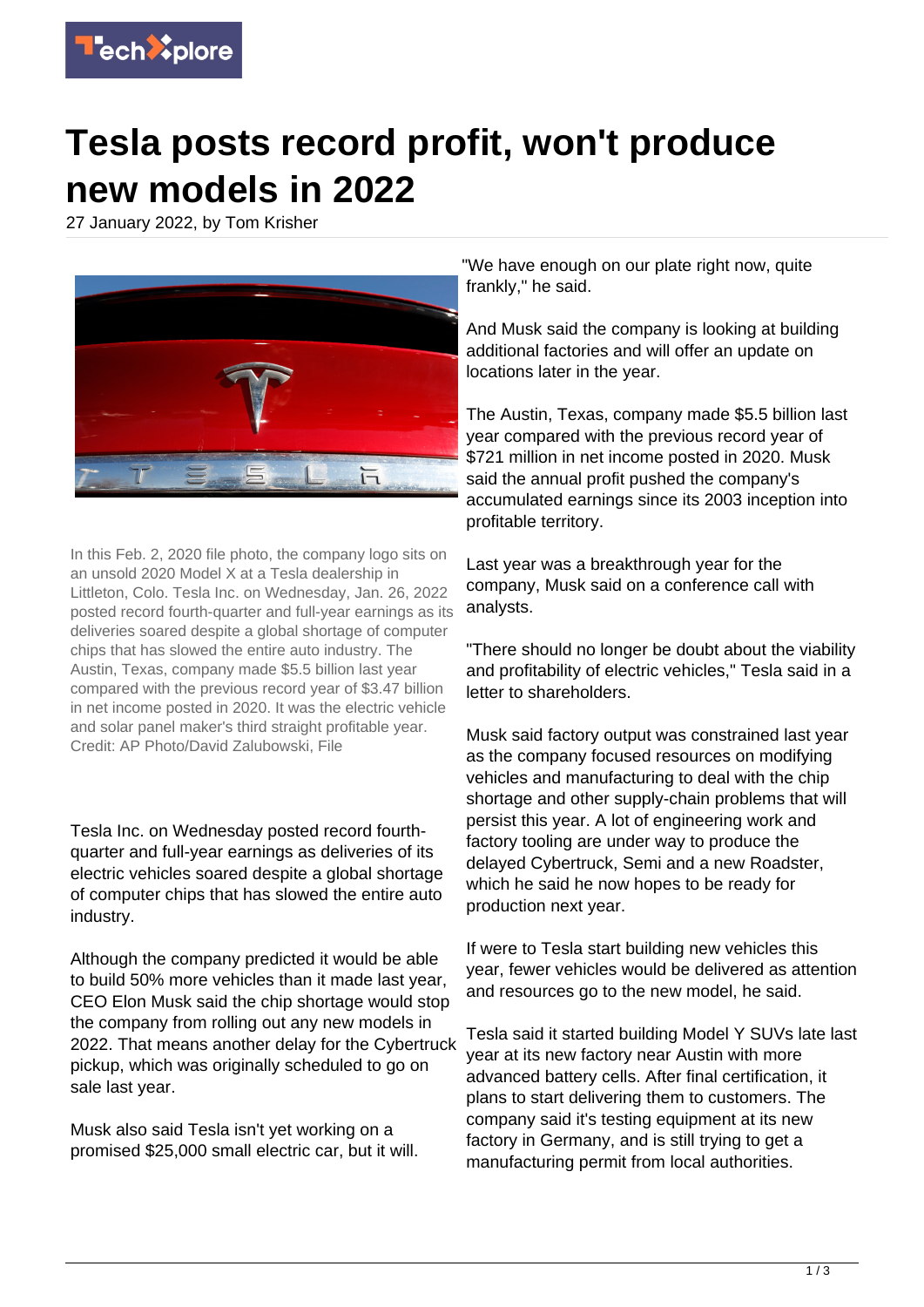

The company said that its "Full Self-Driving" software is now being tested on public roads by owners in nearly 60,000 vehicles in the U.S. It was only about 2,000 in the third quarter. The software, which costs \$12,000 and cannot yet drive itself, should accelerate Tesla's profitability, the company closed Wednesday up 2% to \$937.41. said.

Musk said he'd be shocked if the software can't drive more safely than humans this year, although he dodged a question about whether the company would reach full autonomy in 2022. Currently Tesla says "Full Self-Driving" is a driver-assist system and drivers must be ready to intervene at all times.

In 2019, Musk predicted a fleet of autonomous Tesla robotaxis on the roads by the end of 2020.

U.S. safety regulators [are looking into a complaint](https://techxplore.com/news/2021-11-tesla-driver-complaint.html) about the safety of "Full Self-Driving," and they also are investigating why Teslas operating on a less sophisticated partially automated system called "Autopilot" have [repeatedly crashed into parked](https://techxplore.com/news/2021-08-probing-autopilot-problems-tesla-vehicles.html) [emergency vehicles.](https://techxplore.com/news/2021-08-probing-autopilot-problems-tesla-vehicles.html)

In the fourth quarter, Tesla made \$2.32 billion. Excluding special items such as stock-based compensation, the company made \$2.54 per share. That beat Wall Street expectations of \$2.36 per share. Revenue for the quarter was \$17.72 billion, also ahead of analysts' estimates of \$17.13 billion, according to FactSet.

Tesla delivered a record 936,000 vehicles last year, nearly double the 2020 figure. Fourth-quarter vehicle sales hit 308,600, also a record. Tesla said it expects 50% annual growth in vehicle deliveries "over a multi-year horizon."

It also said Musk was awarded \$245 million in the fourth quarter because he reached some operational milestones in his compensation package.

The company said it was able to drive cost reductions in the final quarter of the year, as well as grow vehicle sales. But Chief Financial Officer Zachary Kirkhorn cautioned that starting up the Austin and Berlin factories, plus pressure from commodity price increases and supply chain costs,

will add to Tesla's costs this year.

 $\overline{\phantom{a}}$ 

Tesla's shares initially tumbled in extended trading after the earnings were announced but then recovered and were down less than 1%. The stock

This story was first published on Jan. 26, 2022. It was updated on Feb. 9 to correct the net income for 2020. It is \$721 million, not \$3.47 billion.

© 2022 The Associated Press. All rights reserved. This material may not be published, broadcast, rewritten or redistributed without permission.